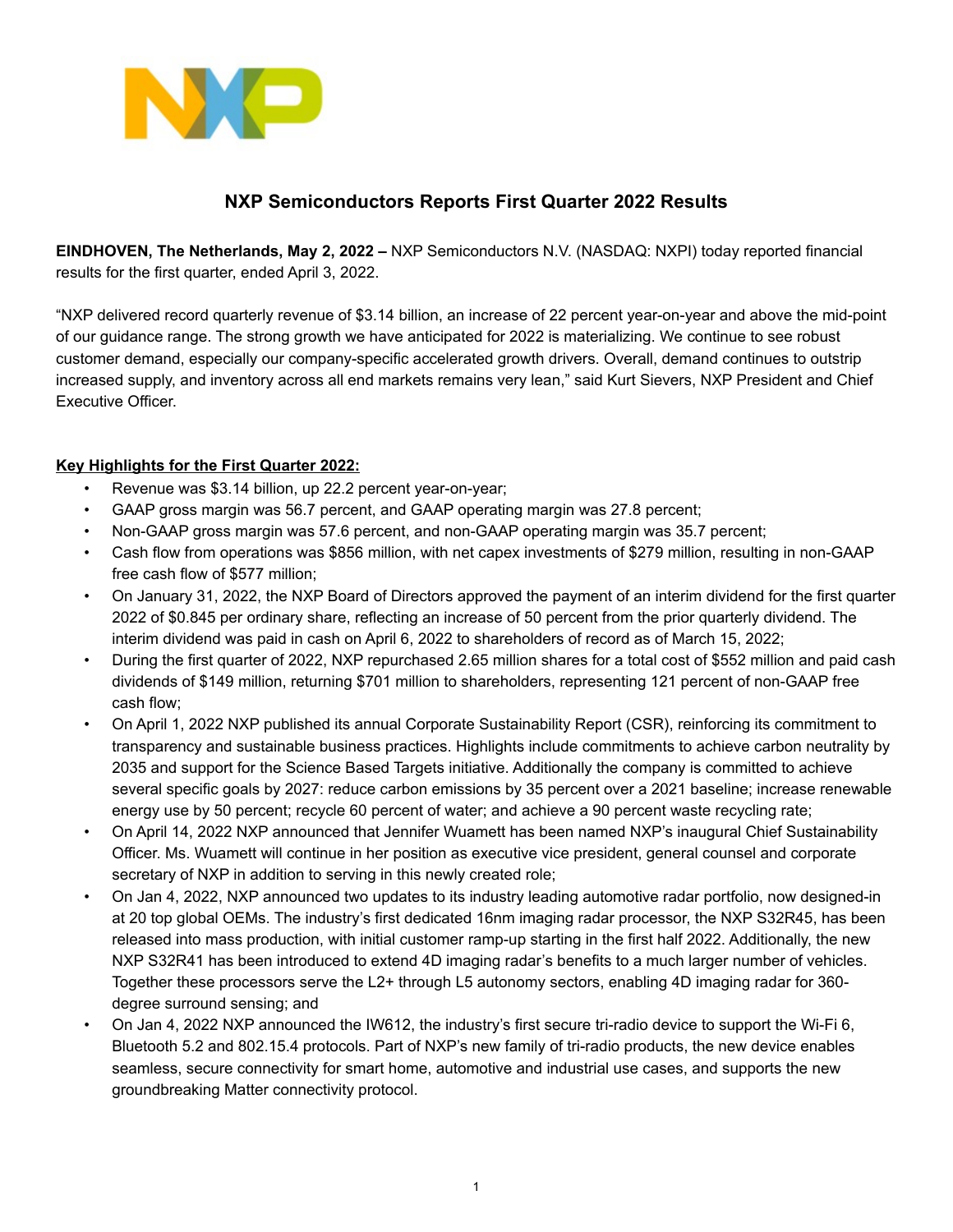## **Summary of Reported First Quarter 2022 (\$ millions, unaudited) (1)**

|                                       | Q1 2022     |               | Q4 2021 |                           | Q1 2021 | <u>Q - Q</u> | <u>Y - Y</u> |
|---------------------------------------|-------------|---------------|---------|---------------------------|---------|--------------|--------------|
| <b>Total Revenue</b>                  | \$<br>3,136 | \$            | 3,039   | \$                        | 2,567   | 3%           | 22%          |
| <b>GAAP Gross Profit</b>              | \$<br>1,777 | \$            | 1,707   | \$                        | 1,355   | 4%           | 31%          |
| Gross Profit Adjustments (i)          | \$<br>(30)  | $\sqrt[6]{3}$ | (33)    | $\boldsymbol{\mathsf{S}}$ | (37)    |              |              |
| <b>Non-GAAP Gross Profit</b>          | \$<br>1,807 | \$            | 1,740   | \$                        | 1,392   | 4%           | 30%          |
| <b>GAAP Gross Margin</b>              | 56.7 %      |               | 56.2 %  |                           | 52.8 %  |              |              |
| Non-GAAP Gross Margin                 | 57.6 %      |               | 57.3 %  |                           | 54.2 %  |              |              |
| <b>GAAP Operating Income / (Loss)</b> | \$<br>873   | \$            | 807     | \$                        | 492     | 8%           | 77%          |
| Operating Income Adjustments (i)      | \$<br>(246) | \$            | (253)   | \$                        | (300)   |              |              |
| <b>Non-GAAP Operating Income</b>      | \$<br>1,119 | \$            | 1,060   | \$                        | 792     | 6%           | 41%          |
| <b>GAAP Operating Margin</b>          | 27.8 %      |               | 26.6 %  |                           | 19.2 %  |              |              |
| Non-GAAP Operating Margin             | 35.7 %      |               | 34.9 %  |                           | 30.9%   |              |              |

## **Additional information**

|                                    | Q1 2022          | Q4 2021    | Q1 2021 | <u>Q - Q</u> | <u>Y - Y</u> |
|------------------------------------|------------------|------------|---------|--------------|--------------|
| Automotive                         | \$<br>$1,557$ \$ | $1,547$ \$ | 1,229   | 1%           | 27%          |
| Industrial & IoT                   | \$<br>682 \$     | 661 \$     | 571     | 3%           | 19%          |
| Mobile                             | \$<br>401 \$     | $374$ \$   | 346     | 7%           | 16%          |
| Comm. Infra. & Other               | \$<br>496 \$     | 457 \$     | 421     | 9%           | 18%          |
| <b>DIO</b>                         | 89               | 83         | 81      |              |              |
| <b>DPO</b>                         | 93               | 87         | 79      |              |              |
| <b>DSO</b>                         | 27               | 28         | 30      |              |              |
| <b>Cash Conversion Cycle</b>       | 23               | 24         | 32      |              |              |
| Channel Inventory (months)         | 1.5              | 1.5        | 1.6     |              |              |
| Financial Leverage <sup>(ii)</sup> | 1.7x             | 1.8x       | 1.9x    |              |              |

### **1. Additional Information for the First Quarter 2022:**

i. For an explanation of GAAP to non-GAAP adjustments, please see "Non-GAAP Financial Measures".

ii. Financial leverage is defined as net debt divided by trailing twelve months adjusted EBITDA.

• Net cash paid for income taxes related to on-going operations was \$122 million; and

• Weighted average number of diluted shares for the three-month period ended April 3, 2022 was 265.1 million.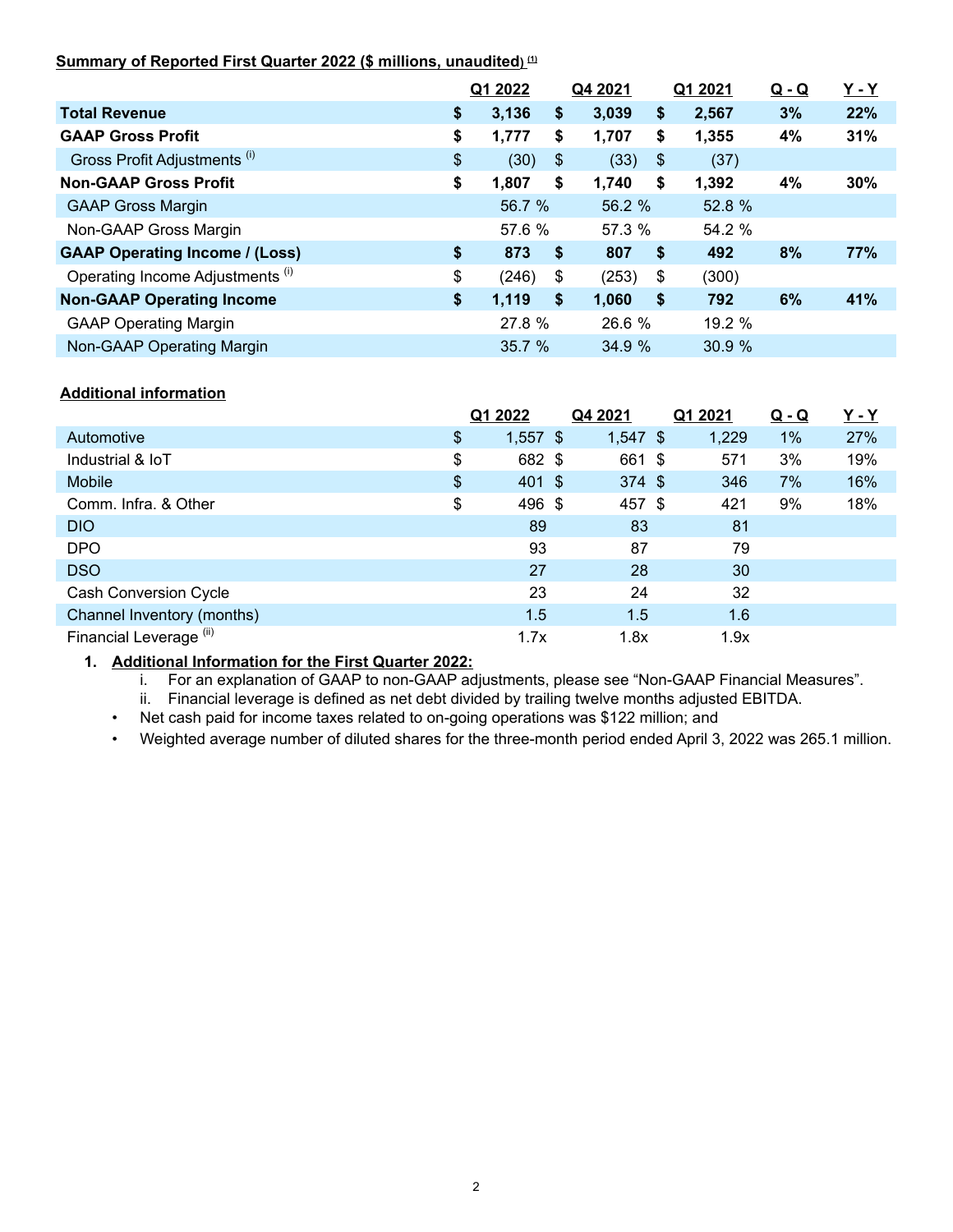### **Guidance for the Second Quarter 2022: (\$ millions) (1)**

|                                |         |             |         | <b>Guidance Range</b> |         |          |         |
|--------------------------------|---------|-------------|---------|-----------------------|---------|----------|---------|
|                                |         | <b>GAAP</b> |         | <b>Reconciliation</b> |         | non-GAAP |         |
|                                | Low     | Mid         | High    |                       | Low     | Mid      | High    |
| <b>Total Revenue</b>           | \$3,175 | \$3,275     | \$3,375 |                       | \$3,175 | \$3,275  | \$3,375 |
| $Q-Q$                          | $1\%$   | 4%          | 8%      |                       | 1%      | 4%       | 8%      |
| $Y-Y$                          | 22%     | 26%         | 30%     |                       | 22%     | 26%      | 30%     |
| <b>Gross Profit</b>            | \$1,776 | \$1,850     | \$1,924 | \$(38)                | \$1,814 | \$1,888  | \$1,962 |
| <b>Gross Margin</b>            | 55.9%   | 56.5%       | 57.0%   |                       | 57.1%   | 57.6%    | 58.1%   |
| <b>Operating Income (loss)</b> | \$847   | \$911       | \$975   | \$(257)               | \$1,104 | \$1,168  | \$1,232 |
| <b>Operating Margin</b>        | 26.7%   | 27.8%       | 28.9%   |                       | 34.8%   | 35.7%    | 36.5%   |
| Financial Income (expense)     | \$(105) | \$(105)     | \$(105) | \$(2)                 | \$(103) | \$(103)  | \$(103) |

**Note (1) Additional Information:**

- 1. GAAP Gross Profit is expected to include Purchase Price Accounting ("PPA") effects, \$(15) million; Stock Based Compensation, \$(11) million; Other Incidentals, \$(12) million;
- 2. GAAP Operating Income (loss) is expected to include PPA effects, \$(150) million; Stock Based Compensation, \$(89) million; Restructuring and Other Incidentals, \$(18) million;
- 3. GAAP Financial Income (expense) is expected to include Other financial expense \$(2) million;
- 4. Net cash paid for income taxes related to on-going operations is expected to be approximately \$(154) million;
- 5. Non-controlling interest is expected to be approximately \$(13) million;<br>6. Weighted average diluted share count is expected to be approximately
- 6. Weighted average diluted share count is expected to be approximately 265 million.

NXP has based the guidance included in this release on judgments and estimates that management believes are reasonable given its assessment of historical trends and other information reasonably available as of the date of this release. Please note, the guidance included in this release consists of predictions only, and is subject to a wide range of known and unknown risks and uncertainties, many of which are beyond NXP's control. The guidance included in this release should not be regarded as representations by NXP that the estimated results will be achieved. Actual results may vary materially from the guidance we provide today. In relation to the use of non-GAAP financial information see the note regarding "Non-GAAP Financial Measures" below. For the factors, risks, and uncertainties to which judgments, estimates and forward-looking statements generally are subject see the note regarding "Forward-looking Statements." We undertake no obligation to publicly update or revise any forward-looking statements, including the guidance set forth herein, to reflect future events or circumstances*.*

#### **Non-GAAP Financial Measures**

In managing NXP's business on a consolidated basis, management develops an annual operating plan, which is approved by our Board of Directors, using non-GAAP financial measures, that are not in accordance with, nor an alternative to, U.S. generally accepted accounting principles ("GAAP"). In measuring performance against this plan, management considers the actual or potential impacts on these non-GAAP financial measures from actions taken to reduce costs with the goal of increasing our gross margin and operating margin and when assessing appropriate levels of research and development efforts. In addition, management relies upon these non-GAAP financial measures when making decisions about product spending, administrative budgets, and other operating expenses. We believe that these non-GAAP financial measures, when coupled with the GAAP results and the reconciliations to corresponding GAAP financial measures, provide a more complete understanding of the Company's results of operations and the factors and trends affecting NXP's business. We believe that they enable investors to perform additional comparisons of our operating results, to assess our liquidity and capital position and to analyze financial performance excluding the effect of expenses unrelated to operations, certain non-cash expenses and share-based compensation expense, which may obscure trends in NXP's underlying performance. This information also enables investors to compare financial results between periods where certain items may vary independent of business performance, and allow for greater transparency with respect to key metrics used by management.

These non-GAAP financial measures are provided in addition to, and not as a substitute for, or superior to, measures of financial performance prepared in accordance with GAAP. The presentation of these and other similar items in NXP's non-GAAP financial results should not be interpreted as implying that these items are non-recurring, infrequent, or unusual. Reconciliations of these non-GAAP measures to the most comparable measures calculated in accordance with GAAP are provided in the financial statements portion of this release in a schedule entitled "Financial Reconciliation of GAAP to non-GAAP Results (unaudited)." Please refer to the NXP Historic Financial Model file found on the Financial Information page of the Investor Relations section of our website at https://investors.nxp.com for additional information related to our rationale for using these non-GAAP financial measures, as well as the impact of these measures on the presentation of NXP's operations.

In addition to providing financial information on a basis consistent with GAAP, NXP also provides the following selected financial measures on a non-GAAP basis: (i) Gross profit, (ii) Gross margin, (iii) Research and development, (iv) Selling, general and administrative, (v) Amortization of acquisitionrelated intangible assets, (vi) Other income, (vii) Operating income (loss), (viii) Operating margin, (ix) Financial Income (expense), (x) adjusted net income, adjusted EBITDA and trailing 12 month adjusted EBITDA, and (xi) free cash flow and free cash flow as a percent of Revenue. The non-GAAP information excludes the amortization of acquisition related intangible assets, the purchase accounting effect on inventory and property, plant and equipment, merger related costs (including integration costs), certain items related to divestitures, share-based compensation expense, restructuring and asset impairment charges, non-cash interest expense on convertible notes, extinguishment of debt, and foreign exchange gains and losses.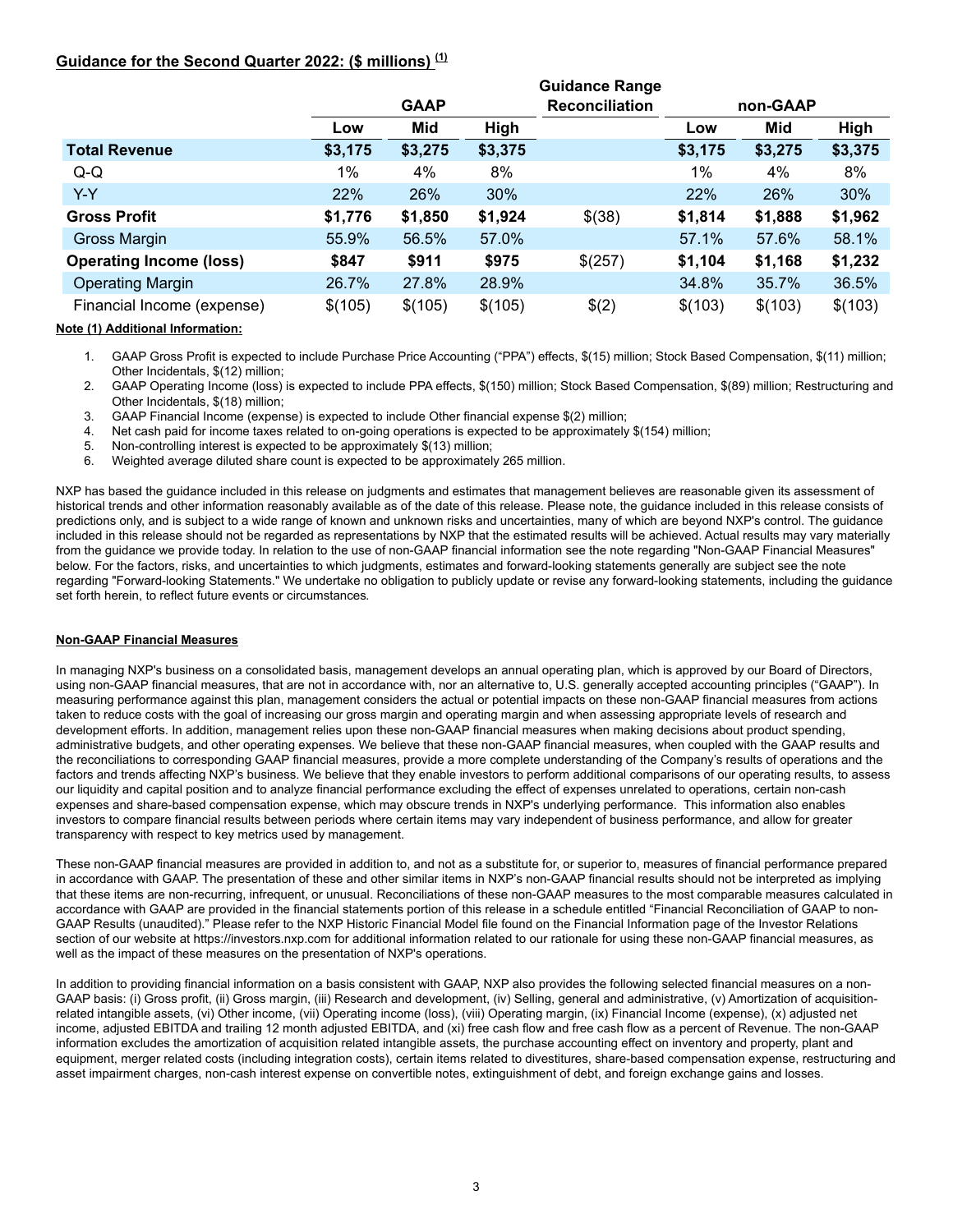#### **Conference Call and Webcast Information**

The company will host a conference call with the financial community on Tuesday, May 3, 2022 at 8:00 a.m. U.S. Eastern Daylight Time (EDT) to review the first quarter 2022 results in detail. Interested parties may join the scheduled conference call by dialing the following numbers:

Within the U.S.: 1 - 888 - 603 - 7644 Outside the U.S.: 1 - 484 - 747 - 6631 Participant Passcode: 6268643

The call will be webcast and can be accessed from the NXP Investor Relations website https://investors.nxp.com. A replay of the call will be available on the NXP Investor Relations website within 24 hours of the actual call.

#### **About NXP Semiconductors**

NXP Semiconductors N.V. (NASDAQ: NXPI) enables a smarter, safer and more sustainable world through innovation. As a world leader in secure connectivity solutions for embedded applications, NXP is pushing boundaries in the automotive, industrial & IoT, mobile, and communication infrastructure markets. Built on more than 60 years of combined experience and expertise, the company has approximately 31,000 employees in more than 30 countries and posted revenue of \$11.06 billion in 2021. Find out more at www.nxp.com.

#### **Forward-looking Statements**

This document includes forward-looking statements which include statements regarding NXP's business strategy, financial condition, results of operations, the expected material weakness in our internal control over financial reporting, including the timeline to remediate the expected material weakness, market data, as well as any other statements which are not historical facts. By their nature, forward-looking statements are subject to numerous factors, risks and uncertainties that could cause actual outcomes and results to be materially different from those projected. These factors, risks and uncertainties include the following: market demand and semiconductor industry conditions; our ability to successfully introduce new technologies and products; the demand for the goods into which NXP's products are incorporated; potential impacts of the COVID-19 pandemic; trade disputes between the U.S. and China, potential increase of barriers to international trade and resulting disruptions to NXP's established supply chains; the ability to generate sufficient cash, raise sufficient capital or refinance corporate debt at or before maturity to meet both NXP's debt service and research and development and capital investment requirements; our ability to accurately estimate demand and match our production capacity accordingly or obtain supplies from third-party producers to meet demand; our access to production capacity from third-party outsourcing partners, and any events that might affect their business or NXP's relationship with them; our ability to secure adequate and timely supply of equipment and materials from suppliers; our ability to avoid operational problems and product defects and, if such issues were to arise, to correct them quickly; our ability to form strategic partnerships and joint ventures and to successfully cooperate with our alliance partners; our ability to win competitive bid selection processes; our ability to develop products for use in customers' equipment and products; the ability to successfully hire and retain key management and senior product engineers; the invasion of Ukraine by Russia and resulting regional instability, sanctions and any other retaliatory measures taken against Russia, which could adversely impact the global supply chain, disrupt our operations or negatively impact the demand for our products in our primary end markets; and, the ability to maintain good relationships with NXP's suppliers. In addition, this document contains information concerning the semiconductor industry and NXP's market and business segments generally, which is forward-looking in nature and is based on a variety of assumptions regarding the ways in which the semiconductor industry and NXP's market and business segments may develop. NXP has based these assumptions on information currently available, if any one or more of these assumptions turn out to be incorrect, actual results may differ from those predicted. While NXP does not know what impact any such differences may have on its business, if there are such differences, its future results of operations and its financial condition could be materially adversely affected. There can be no assurances that a pandemic, epidemic or outbreak of a contagious diseases, such as COVID-19, will not have a material and adverse impact on our business, operating results and financial condition in the future. Readers are cautioned not to place undue reliance on these forward-looking statements, which speak to results only as of the date the statements were made. Except for any ongoing obligation to disclose material information as required by the United States federal securities laws, NXP does not have any intention or obligation to publicly update or revise any forward-looking statements after we distribute this document, whether to reflect any future events or circumstances or otherwise. For a discussion of potential risks and uncertainties, please refer to the risk factors listed in our SEC filings. Copies of our SEC filings are available on our Investor Relations website, www.nxp.com/investor or from the SEC website, www.sec.gov.

#### **For further information, please contact:**

**Investors: Media:**

Jeff Palmer Jacey Zuniga jeff.palmer@nxp.com jacey.zuniga@nxp.com +1 408 518 5411 +1 512 895 7398

NXP-CORP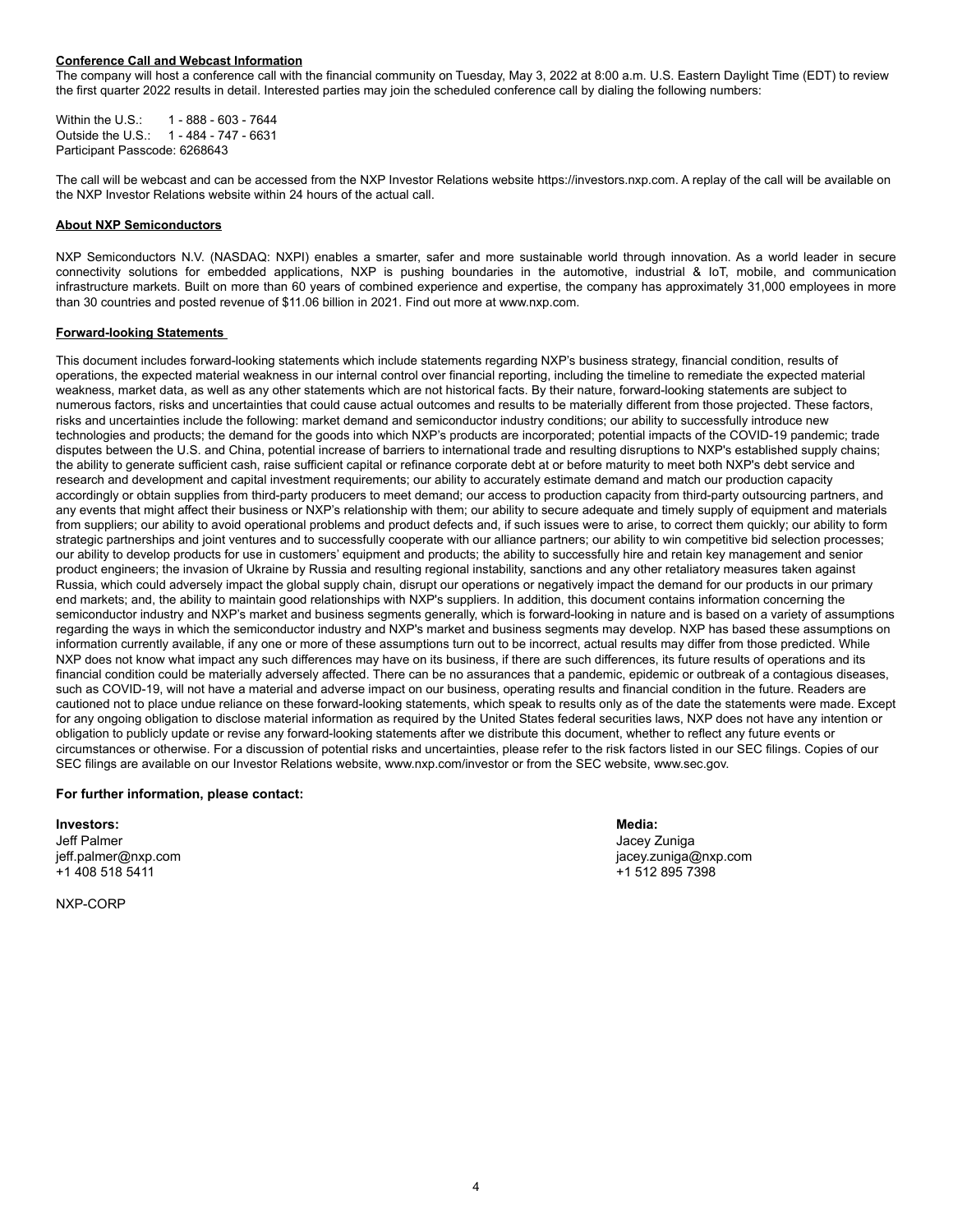### **NXP Semiconductors Table 1: Condensed consolidated statement of operations (unaudited)**

| (\$ in millions except share data)                                                              | Three months ended |               |                      |          |             |                      |
|-------------------------------------------------------------------------------------------------|--------------------|---------------|----------------------|----------|-------------|----------------------|
|                                                                                                 |                    | April 3, 2022 | December 31,<br>2021 |          |             | <b>April 4, 2021</b> |
| <b>Revenue</b>                                                                                  | $\mathbf S$        | 3,136         | S                    | 3,039    | \$          | 2,567                |
| Cost of revenue                                                                                 |                    | (1, 359)      |                      | (1, 332) |             | (1,212)              |
| <b>Gross profit</b>                                                                             |                    | 1,777         |                      | 1,707    |             | 1,355                |
| Research and development                                                                        |                    | (518)         |                      | (507)    |             | (461)                |
| Selling, general and administrative                                                             |                    | (251)         |                      | (257)    |             | (222)                |
| Amortization of acquisition-related intangible assets                                           |                    | (135)         |                      | (136)    |             | (180)                |
| <b>Total operating expenses</b>                                                                 |                    | (904)         |                      | (900)    |             | (863)                |
| Other income (expense)                                                                          |                    |               |                      |          |             |                      |
| <b>Operating income (loss)</b>                                                                  |                    | 873           |                      | 807      |             | 492                  |
| Financial income (expense):                                                                     |                    |               |                      |          |             |                      |
| Extinguishment of debt                                                                          |                    |               |                      | (22)     |             |                      |
| Other financial income (expense)                                                                |                    | (105)         |                      | (101)    |             | (87)                 |
| Income (loss) before income taxes                                                               |                    | 768           |                      | 684      |             | 405                  |
| Benefit (provision) for income taxes                                                            |                    | (114)         |                      | (72)     |             | (40)                 |
| Results relating to equity-accounted investees                                                  |                    | 12            |                      | (2)      |             | (1)                  |
| Net income (loss)                                                                               |                    | 666           |                      | 610      |             | 364                  |
| Less: Net income (loss) attributable to non-controlling interests                               |                    | 9             |                      | 8        |             | 11                   |
| Net income (loss) attributable to stockholders                                                  |                    | 657           |                      | 602      |             | 353                  |
|                                                                                                 |                    |               |                      |          |             |                      |
| Earnings per share data:                                                                        |                    |               |                      |          |             |                      |
| Net income (loss) per common share attributable to stockholders in \$                           |                    |               |                      |          |             |                      |
| <b>Basic</b>                                                                                    | $\mathbb{S}$       | 2.50          | <sup>\$</sup>        | 2.27     | $\mathbf S$ | 1.27                 |
| Diluted                                                                                         | \$                 | 2.48          | \$                   | 2.24     | $\mathbf S$ | 1.25                 |
|                                                                                                 |                    |               |                      |          |             |                      |
| Weighted average number of shares of common stock outstanding during the period (in thousands): |                    |               |                      |          |             |                      |
| <b>Basic</b>                                                                                    |                    | 263,089       |                      | 265,642  |             | 277,526              |
| Diluted                                                                                         |                    | 265,109       |                      | 268,545  |             | 283,263              |
|                                                                                                 |                    |               |                      |          |             |                      |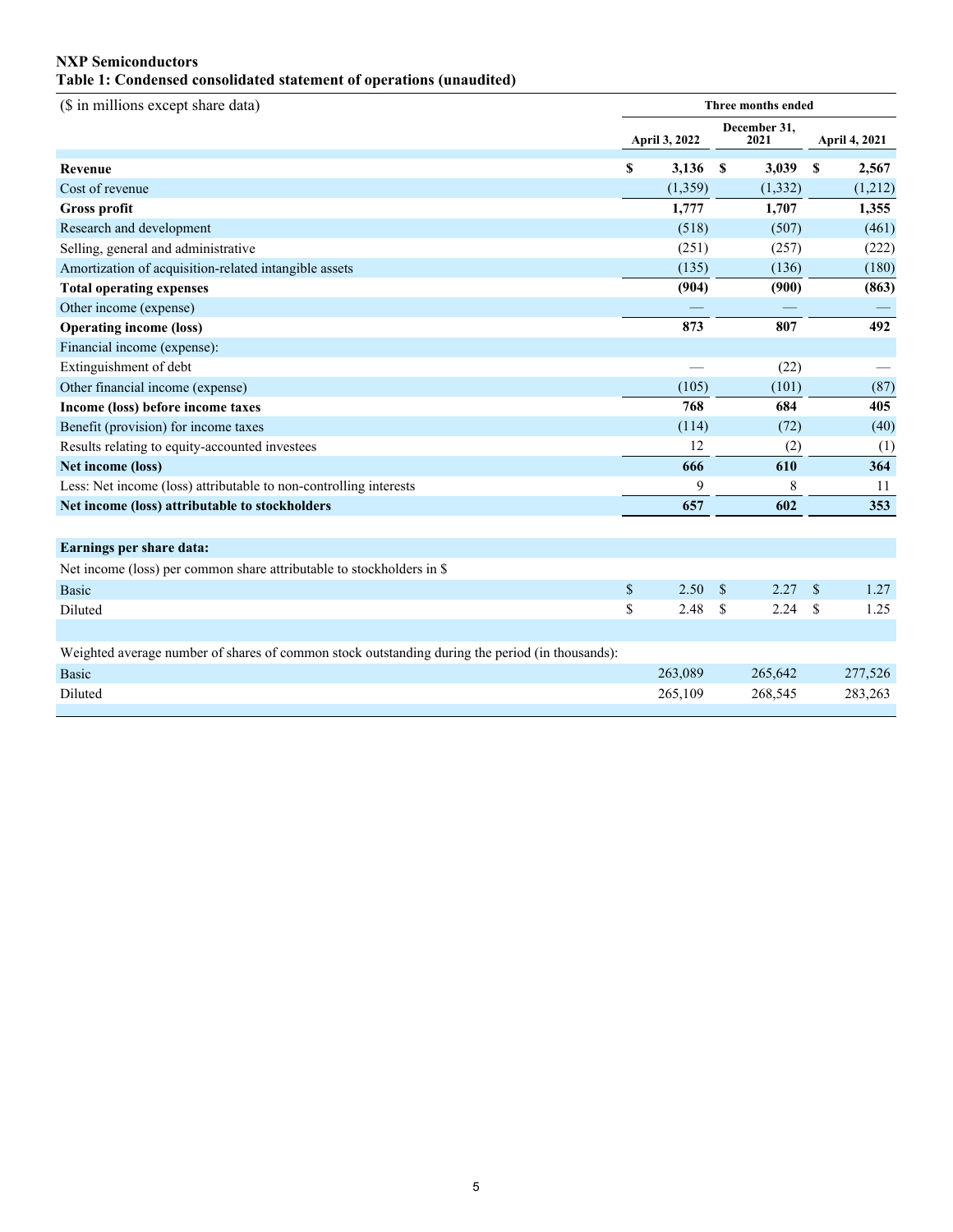### **NXP Semiconductors**

**Table 2: Condensed consolidated balance sheet (unaudited)**

| (\$ in millions)                     | As of         |                                    |                       |  |  |
|--------------------------------------|---------------|------------------------------------|-----------------------|--|--|
|                                      | April 3, 2022 | December 31,<br>2021               | April 4, 2021         |  |  |
| <b>ASSETS</b>                        |               |                                    |                       |  |  |
| <b>Current assets:</b>               |               |                                    |                       |  |  |
| Cash and cash equivalents            | \$<br>2,683   | $\boldsymbol{\mathsf{S}}$<br>2,830 | $\mathbb{S}$<br>1,842 |  |  |
| Accounts receivable, net             | 925           | 923                                | 833                   |  |  |
| Inventories, net                     | 1,311         | 1,189                              | 1,056                 |  |  |
| Other current assets                 | 356           | 286                                | 293                   |  |  |
| <b>Total current assets</b>          | 5,275         | 5,228                              | 4,024                 |  |  |
| <b>Non-current assets:</b>           |               |                                    |                       |  |  |
| Other non-current assets             | 1,701         | 1,346                              | 1,039                 |  |  |
| Property, plant and equipment, net   | 2,814         | 2,635                              | 2,304                 |  |  |
| Identified intangible assets, net    | 1,577         | 1,694                              | 2,057                 |  |  |
| Goodwill                             | 9,954         | 9,961                              | 9,968                 |  |  |
| <b>Total non-current assets</b>      | 16,046        | 15,636                             | 15,368                |  |  |
| <b>Total assets</b>                  | 21,321        | 20,864                             | 19,392                |  |  |
| <b>LIABILITIES AND EQUITY</b>        |               |                                    |                       |  |  |
| <b>Current liabilities:</b>          |               |                                    |                       |  |  |
| Accounts payable                     | 1,369         | 1,252                              | 1,033                 |  |  |
| Restructuring liabilities-current    | 16            | 25                                 | 42                    |  |  |
| Other current liabilities            | 1,460         | 1,175                              | 1,190                 |  |  |
| <b>Total current liabilities</b>     | 2,845         | 2,452                              | 2,265                 |  |  |
| <b>Non-current liabilities:</b>      |               |                                    |                       |  |  |
| Long-term debt                       | 10,573        | 10,572                             | 7,611                 |  |  |
| Restructuring liabilities            | 14            | 12                                 | 14                    |  |  |
| Deferred tax liabilities             | 53            | 57                                 | 85                    |  |  |
| Other non-current liabilities        | 1,076         | 1,001                              | 896                   |  |  |
| <b>Total non-current liabilities</b> | 11,716        | 11,642                             | 8,606                 |  |  |
| Non-controlling interests            | 251           | 242                                | 218                   |  |  |
| Stockholders' equity                 | 6,509         | 6,528                              | 8,303                 |  |  |
| <b>Total equity</b>                  | 6,760         | 6,770                              | 8,521                 |  |  |
| <b>Total liabilities and equity</b>  | 21,321        | 20,864                             | 19,392                |  |  |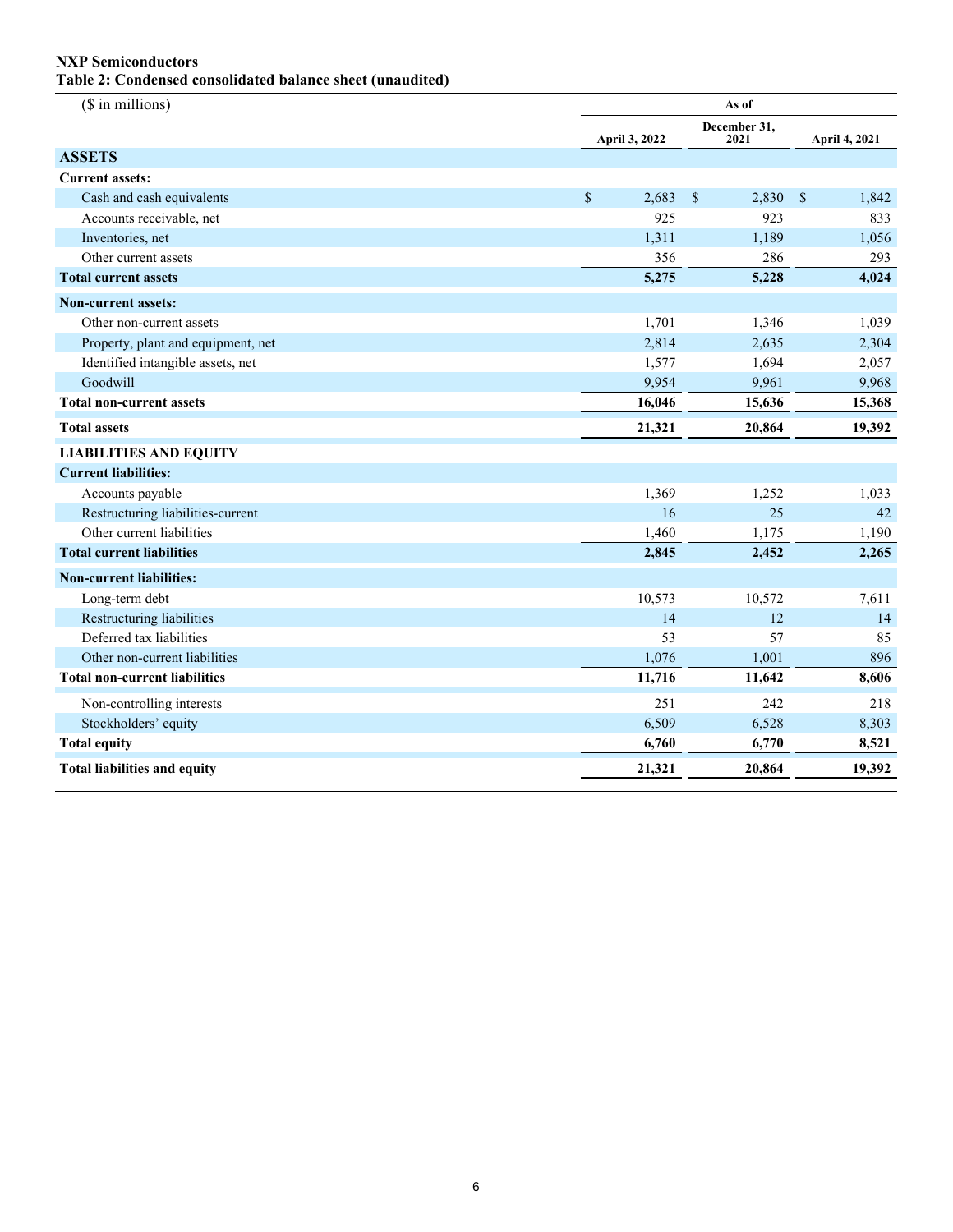### **NXP Semiconductors**

# **Table 3: Condensed consolidated statement of cash flows (unaudited)**

| (\$ in millions)                                                                                    | Three months ended       |                      |                          |  |  |  |  |  |
|-----------------------------------------------------------------------------------------------------|--------------------------|----------------------|--------------------------|--|--|--|--|--|
|                                                                                                     | April 3, 2022            | December 31,<br>2021 | April 4, 2021            |  |  |  |  |  |
| Cash flows from operating activities:                                                               |                          |                      |                          |  |  |  |  |  |
| Net income (loss)                                                                                   | \$<br>666                | S<br>610             | S<br>364                 |  |  |  |  |  |
| Adjustments to reconcile net income (loss) to net cash provided by (used for) operating activities: |                          |                      |                          |  |  |  |  |  |
| Depreciation and amortization                                                                       | 310                      | 310                  | 341                      |  |  |  |  |  |
| Stock-based compensation                                                                            | 89                       | 88                   | 91                       |  |  |  |  |  |
| Amortization of discount (premium) on debt, net                                                     | 1                        |                      |                          |  |  |  |  |  |
| Amortization of debt issuance costs                                                                 | $\overline{2}$           | $\overline{2}$       | $\overline{2}$           |  |  |  |  |  |
| Net (gain) loss on sale of assets                                                                   | (1)                      | (1)                  |                          |  |  |  |  |  |
| (Gain) loss on extinguishment of debt                                                               |                          | 22                   | $\overline{\phantom{m}}$ |  |  |  |  |  |
| Results relating to equity-accounted investees                                                      | (12)                     | $\overline{2}$       | -1                       |  |  |  |  |  |
| (Gain) loss on equity securities, net                                                               | (4)                      | $\overline{4}$       | (3)                      |  |  |  |  |  |
| Deferred tax expense (benefit)                                                                      | (33)                     | (26)                 | 12                       |  |  |  |  |  |
| Changes in operating assets and liabilities:                                                        |                          |                      |                          |  |  |  |  |  |
| (Increase) decrease in receivables and other current assets                                         | (61)                     | 38                   | (95)                     |  |  |  |  |  |
| (Increase) decrease in inventories                                                                  | (122)                    | (16)                 | (26)                     |  |  |  |  |  |
| Increase (decrease) in accounts payable and other liabilities                                       | 266                      | 6                    | 51                       |  |  |  |  |  |
| (Increase) decrease in other non-current assets                                                     | (247)                    | (244)                | (8)                      |  |  |  |  |  |
| Exchange differences                                                                                |                          | (2)                  | (1)                      |  |  |  |  |  |
| Other items                                                                                         | $\overline{2}$           | (8)                  | $\mathfrak{Z}$           |  |  |  |  |  |
| Net cash provided by (used for) operating activities                                                | 856                      | 785                  | 732                      |  |  |  |  |  |
| Cash flows from investing activities:                                                               |                          |                      |                          |  |  |  |  |  |
| Purchase of identified intangible assets                                                            | (43)                     | (33)                 | (37)                     |  |  |  |  |  |
| Capital expenditures on property, plant and equipment                                               | (280)                    | (266)                | (150)                    |  |  |  |  |  |
| Purchase of equipment leased to others                                                              | (5)                      | (19)                 | -                        |  |  |  |  |  |
| Insurance recoveries received for equipment damage                                                  |                          | 3                    |                          |  |  |  |  |  |
| Proceeds from the disposals of property, plant and equipment                                        | -1                       |                      |                          |  |  |  |  |  |
| Purchase of interests in businesses, net of cash acquired                                           | (4)                      | (6)                  |                          |  |  |  |  |  |
| Purchase of investments                                                                             | —                        | (2)                  | (2)                      |  |  |  |  |  |
| Proceeds from the sale of investments                                                               |                          |                      | 8                        |  |  |  |  |  |
| Proceeds from return of equity investments                                                          | $\overline{2}$           | $7\phantom{.0}$      |                          |  |  |  |  |  |
| Net cash provided by (used for) investing activities                                                | (329)                    | (316)                | (181)                    |  |  |  |  |  |
| Cash flows from financing activities:                                                               |                          |                      |                          |  |  |  |  |  |
| Repurchase of long-term debt                                                                        |                          | (1,021)              |                          |  |  |  |  |  |
| Proceeds from the issuance of long-term debt                                                        |                          | 2,000                |                          |  |  |  |  |  |
| Cash paid for debt issuance costs                                                                   | (1)                      | (25)                 | $\frac{1}{1}$            |  |  |  |  |  |
| Dividends paid to common stockholders                                                               | (149)                    | (150)                | (105)                    |  |  |  |  |  |
| Proceeds from issuance of common stock through stock plans                                          | 28                       | 2                    | 31                       |  |  |  |  |  |
| Purchase of treasury shares and restricted stock unit withholdings                                  | (552)                    | (750)                | (905)                    |  |  |  |  |  |
| Other, net                                                                                          |                          | (1)                  |                          |  |  |  |  |  |
| Net cash provided by (used for) financing activities                                                | (674)                    | 55                   | (979)                    |  |  |  |  |  |
| Effect of changes in exchange rates on cash positions                                               | $\overline{\phantom{0}}$ | 3                    | (5)                      |  |  |  |  |  |
| Increase (decrease) in cash and cash equivalents                                                    | (147)                    | 527                  | (433)                    |  |  |  |  |  |
| Cash and cash equivalents at beginning of period                                                    | 2,830                    | 2,303                | 2,275                    |  |  |  |  |  |
| Cash and cash equivalents at end of period                                                          | 2,683                    | 2,830                | 1,842                    |  |  |  |  |  |
|                                                                                                     |                          |                      |                          |  |  |  |  |  |
| Net cash paid during the period for:                                                                |                          |                      |                          |  |  |  |  |  |
| Interest                                                                                            | 45                       | 140                  | 56                       |  |  |  |  |  |
| Income taxes, net of refunds                                                                        | 122                      | 103                  | 40                       |  |  |  |  |  |
| Net gain (loss) on sale of assets:                                                                  |                          |                      |                          |  |  |  |  |  |
| Cash proceeds from the sale of assets                                                               | $\mathbf{1}$             | -1                   |                          |  |  |  |  |  |
| Book value of these assets                                                                          |                          |                      |                          |  |  |  |  |  |
| Non-cash investing activities:                                                                      |                          |                      |                          |  |  |  |  |  |
| Non-cash capital expenditures                                                                       | 246                      | 243                  | 121                      |  |  |  |  |  |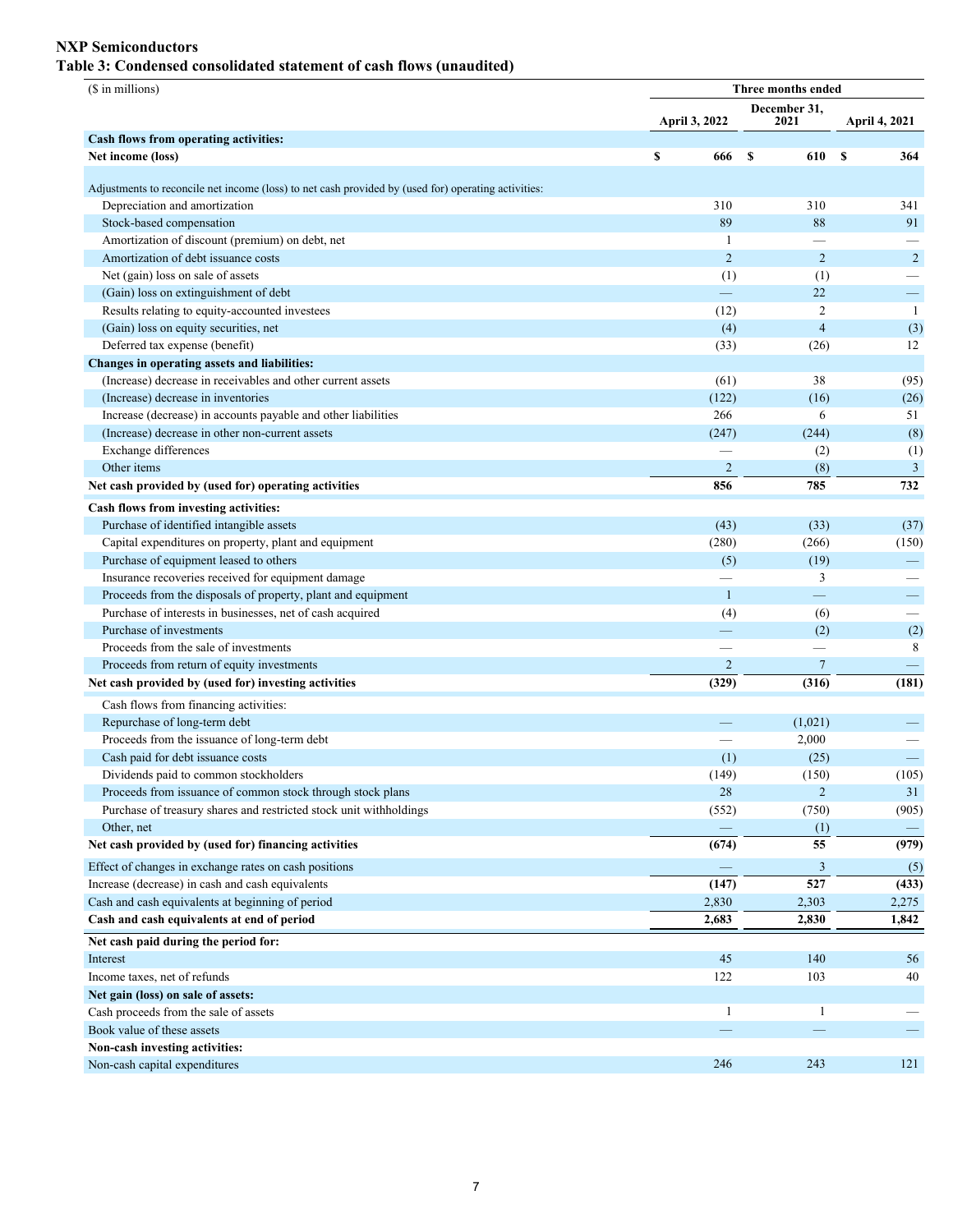### **NXP Semiconductors Table 4: Financial Reconciliation of GAAP to non-GAAP Results (unaudited)**

| (\$ in millions)                                               | Three months ended        |               |                         |              |                                                                       |                      |
|----------------------------------------------------------------|---------------------------|---------------|-------------------------|--------------|-----------------------------------------------------------------------|----------------------|
|                                                                |                           | April 3, 2022 | December 31,<br>2021    |              |                                                                       | <b>April 4, 2021</b> |
| Revenue                                                        | $\mathbf S$               | 3,136         | $\pmb{\mathbb{S}}$      | 3,039        | $\pmb{\mathbb{S}}$                                                    | 2,567                |
| <b>GAAP Gross Profit</b>                                       | $\mathbf S$               | 1,777         | S                       | 1,707        | S                                                                     | 1,355                |
| <b>PPA Effects</b>                                             |                           | (14)          |                         | (18)         |                                                                       | (18)                 |
| <b>Stock Based Compensation</b>                                |                           | (11)          |                         | (11)         |                                                                       | (12)                 |
| Other incidentals                                              |                           | (5)           |                         | (4)          |                                                                       | (7)                  |
| <b>Non-GAAP Gross Profit</b>                                   | $\boldsymbol{\mathsf{S}}$ | 1,807         | S                       | 1,740        | $\boldsymbol{\mathsf{s}}$                                             | 1,392                |
| <b>GAAP Gross margin</b>                                       |                           | 56.7 %        |                         | 56.2 $%$     |                                                                       | 52.8 %               |
| <b>Non-GAAP Gross margin</b>                                   |                           | 57.6 %        |                         | 57.3 %       |                                                                       | 54.2 %               |
| <b>GAAP</b> Research and development                           | $\mathbb S$               | (518)         | $\$$                    | (507)        | $\$$                                                                  | (461)                |
| Restructuring                                                  |                           | 1             |                         |              |                                                                       |                      |
| Stock based compensation                                       |                           | (44)          |                         | (44)         |                                                                       | (40)                 |
| Other incidentals                                              |                           | (1)           |                         |              |                                                                       | (1)                  |
| Non-GAAP Research and development                              | $\mathbb S$               | (474)         | $\$$                    | (463)        | $\mathbb{S}$                                                          | (420)                |
| GAAP Selling, general and administrative                       | $\overline{\mathbf{s}}$   | (251)         | $\mathbf{\hat{S}}$      | (257)        | $\mathbb S$                                                           | (222)                |
| PPA effects                                                    |                           | (1)           |                         | (1)          |                                                                       |                      |
| Stock based compensation                                       |                           | (34)          |                         | (33)         |                                                                       | (39)                 |
| Other incidentals                                              |                           | (2)           |                         | (5)          |                                                                       | (3)                  |
| Non-GAAP Selling, general and administrative                   | $\mathbb S$               | (214)         | \$                      | (218)        | $\mathbb{S}$                                                          | (180)                |
| GAAP amortization of acquisition-related intangible assets     | $\overline{\mathbf{s}}$   | (135)         | $\mathbf{\hat{S}}$      | (136)        | $\overline{\$}$                                                       | (180)                |
| PPA effects                                                    |                           | (135)         |                         | (136)        |                                                                       | (180)                |
|                                                                |                           |               |                         |              |                                                                       |                      |
| Non-GAAP amortization of acquisition-related intangible assets | $\mathbb S$               |               | $\$$                    |              | $\$$                                                                  |                      |
| GAAP Other income (expense)                                    | $\overline{s}$            |               | $\overline{\$}$         |              | $\overline{\$}$                                                       |                      |
| Other incidentals                                              |                           |               |                         | (1)          |                                                                       |                      |
| Non-GAAP Other income (expense)                                | $\mathbb S$               |               | \$                      | $\mathbf{1}$ | $\mathbb{S}% _{t}\left( t\right) \equiv\mathbb{S}_{t}\left( t\right)$ |                      |
| <b>GAAP Operating income (loss)</b>                            | $\overline{s}$            | 873           | $\overline{\mathbf{s}}$ | 807          | $\overline{\mathbf{s}}$                                               | 492                  |
| PPA effects                                                    |                           | (150)         |                         | (155)        |                                                                       | (198)                |
| Restructuring                                                  |                           | $\mathbf{1}$  |                         |              |                                                                       |                      |
| Stock based compensation                                       |                           | (89)          |                         | (88)         |                                                                       | (91)                 |
| Other incidentals                                              |                           | (8)           |                         | (10)         |                                                                       | (11)                 |
| <b>Non-GAAP Operating income (loss)</b>                        | $\pmb{\mathbb{S}}$        | 1,119         | \$                      | 1,060        | \$                                                                    | 792                  |
| <b>GAAP Operating margin</b>                                   |                           | 27.8 %        |                         | 26.6%        |                                                                       | 19.2 %               |
| <b>Non-GAAP Operating margin</b>                               |                           | 35.7%         |                         | 34.9 %       |                                                                       | 30.9 %               |
| <b>GAAP Financial income (expense)</b>                         | $\mathsf{\$}$             | (105)         | $\$$                    | (123)        | $\$$                                                                  | (87)                 |
| Foreign exchange gain (loss)                                   |                           | (1)           |                         | (1)          |                                                                       |                      |
| Gain (loss) on extinguishment of long-term debt                |                           | ═             |                         | (22)         |                                                                       |                      |
| Other financial income (expense)                               |                           | (1)           |                         | (7)          |                                                                       |                      |
| <b>Non-GAAP Financial income (expense)</b>                     | $\mathbb S$               | (103)         | $\pmb{\mathbb{S}}$      | (93)         | $\mathbb S$                                                           | (87)                 |